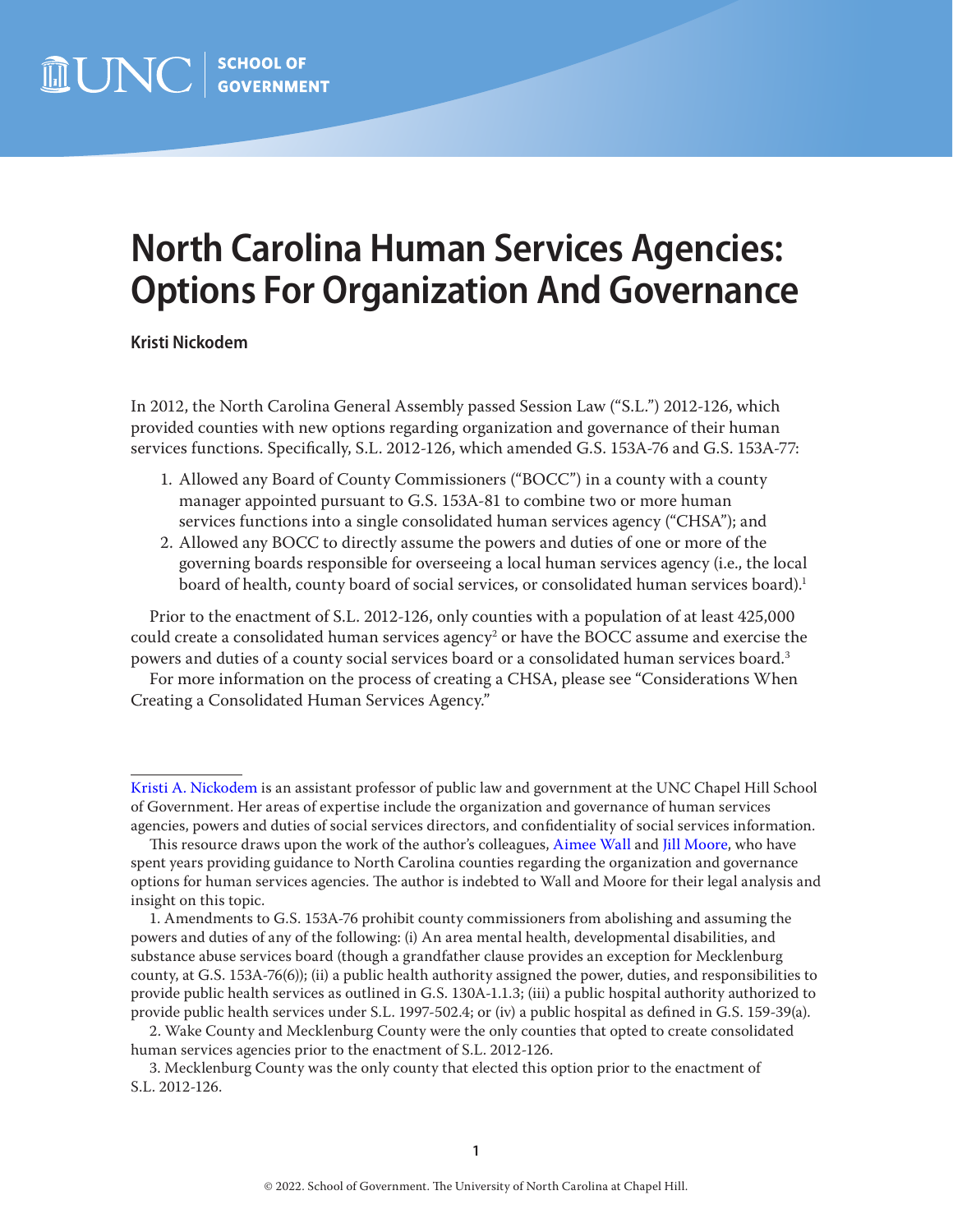## **Options For Human Services Agency Organization And Governance**

| A. Separate Agencies with Appointed Governing Boards             |                                                                                                                                                  |                                                                                                                                                                                                                                                                |
|------------------------------------------------------------------|--------------------------------------------------------------------------------------------------------------------------------------------------|----------------------------------------------------------------------------------------------------------------------------------------------------------------------------------------------------------------------------------------------------------------|
|                                                                  | <b>Organization.</b> Human services agencies (such as a<br>local health department and county department of<br>social services) remain separate. | <b>Governance.</b> Local appointed governing boards oversee the<br>county's local human services agencies (i.e. local board of<br>health and county board of social services).                                                                                 |
| <b>B. Separate Agencies with Partial or Full BOCC Governance</b> |                                                                                                                                                  |                                                                                                                                                                                                                                                                |
|                                                                  | <b>Organization.</b> Human services agencies (such as a<br>local health department and county department of<br>social services) remain separate. | <b>Governance.</b> The BOCC directly assumes the powers and<br>duties of one or more of the governing boards responsible for<br>overseeing a local human services agency (i.e., local board of<br>health and/or county board of social services). <sup>a</sup> |
| C. CHSA with Appointed CHS Governing Board                       |                                                                                                                                                  |                                                                                                                                                                                                                                                                |
|                                                                  | <b>Organization.</b> The BOCC creates a new CHSA by<br>combining two or more human services functions,<br>departments, or agencies.              | <b>Governance.</b> The BOCC appoints a new consolidated human<br>services ("CHS") board that serves as the CHSA's governing<br>board.                                                                                                                          |
| D. CHSA with BOCC Governance                                     |                                                                                                                                                  |                                                                                                                                                                                                                                                                |
|                                                                  | <b>Organization.</b> The BOCC creates a new CHSA by<br>combining two or more human services functions,<br>departments, or agencies.              | <b>Governance.</b> The BOCC becomes the CHSA's governing<br>board when it directly assumes the powers and duties of the<br>CHS board.                                                                                                                          |

a. In some counties, the BOCC governs all human services agencies, while in others, the BOCC has only assumed governance of one agency while leaving another under the control of an appointed governing board.

## **Additional Decisions for North Carolina Counties Under S.L. 2012-126**

**Personnel Decisions for CHSAs:** As a general rule, employees of county departments of social services and local health departments are county employees but are subject to the State Human Resources Act ("SHRA"). When a county creates a new CHSA by electing either Option C or Option D described above, the employees of the new agency are removed from SHRA coverage and become subject to county personnel policies, unless the BOCC affirmatively elects to keep them under the SHRA. If the employees are not kept under the SHRA, the county's personnel policies for CHSA employees must comply with the federal merit personnel standards.<sup>4</sup> For more information on the federal merit personnel standards and the personnel decisions involved when creating a CHSA, please see "[Personnel Decisions for North Carolina's Consolidated Human](https://www.sog.unc.edu/publications/bulletins/personnel-decisions-north-carolinas-consolidated-human-services-agencies)  [Services Agencies](https://www.sog.unc.edu/publications/bulletins/personnel-decisions-north-carolinas-consolidated-human-services-agencies)."

**Functions to Include in a CHSA:** G.S. 153A-77(b)(3) authorizes a county to create a CHSA to "carry out the functions of any combination of commissions, boards, or agencies appointed by the board of county commissioners or acting under and pursuant to the authority of the board of county commissioners." Counties can choose which human services functions to include in a CHSA. The term "human services" is undefined in the law. CHSAs may incorporate local health departments and/or departments of social services, but other departments and agencies may also be involved

<sup>4.</sup> The federal merit personnel system standards are found at 5 CFR § 900.603.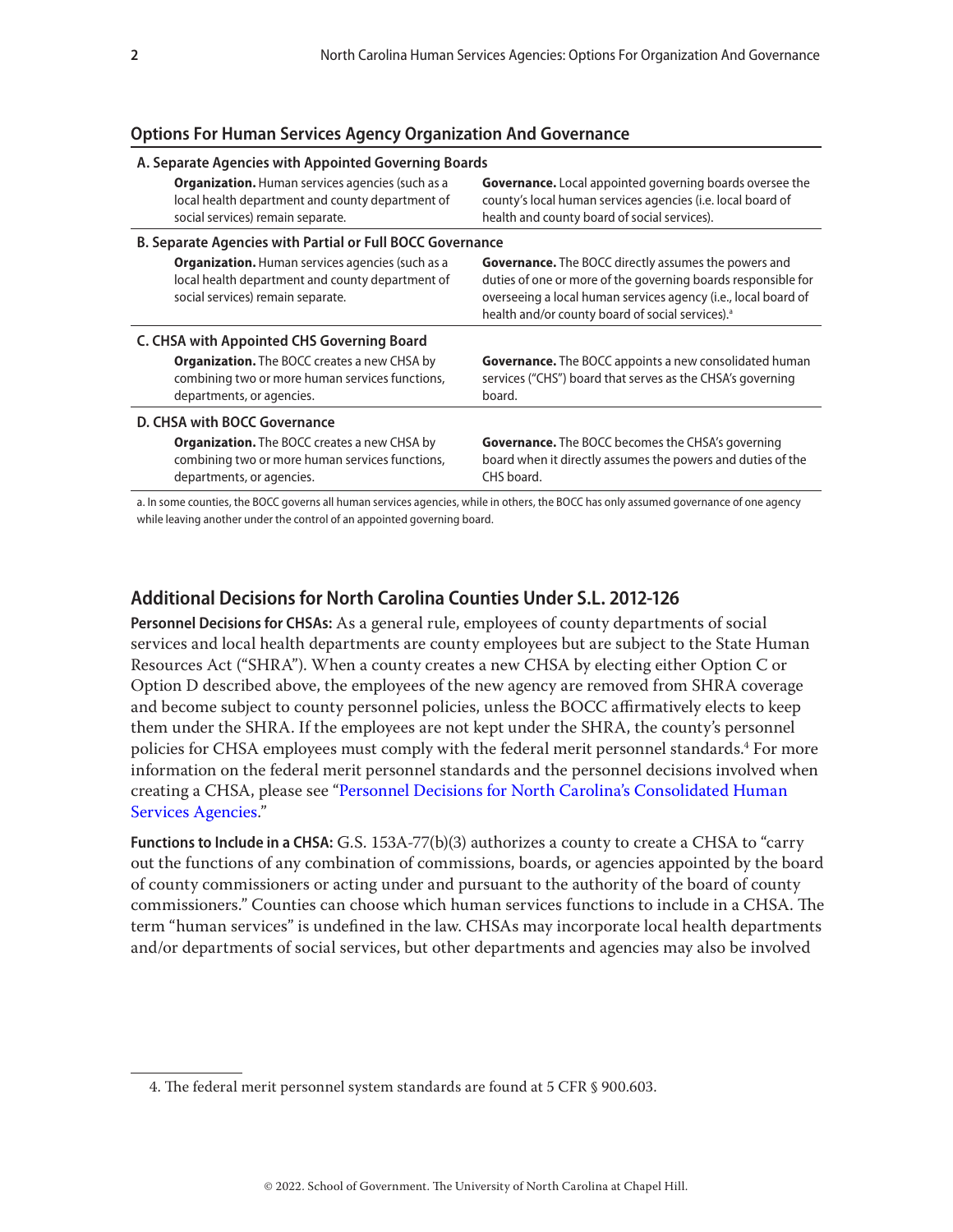(such as local departments focused on veterans, aging populations, or transportation). <sup>5</sup> There are, however, some limitations. A CHSA may *not* include:

- 1. A local management entity ("LME") involved with mental health, developmental disabilities, and substance abuse services (with the exception of the CHSA serving Mecklenburg County);
- 2. A public health authority assigned the power, duties, and responsibilities to provide public health services as outlined in G.S. 130A-1.1;
- 3. A public hospital authority authorized to provide public health services under S.L. 1997-502; or
- 4. A public hospital as defined in G.S. 159-39(a).

**Advisory Committees for Some Counties Electing BOCC Governance:** If a BOCC decides to assume the powers and duties of either a local board of health or a consolidated human services board (where the CHSA includes public health), it must appoint an advisory committee for public health. 6 The committee membership must, at a minimum, meet the requirements for a county board of health found in G.S. 130A-35. 7 It may also include more members. For example, if a CHSA will include a department of social services, this advisory committee could have a broader scope and include people with social services expertise or interests. The BOCC also has the option of appointing a separate advisory committee for social services or other issues, but that is not required by law. 8 The law does not specify whether the public health advisory committee needs to be appointed before the BOCC assumes the powers and duties of the local board of health or consolidated human services board.

## **Other Organization and Personnel Options for Local Public Health and Social Services Agencies in North Carolina**

**District Health Departments:** Counties can opt to create a district health department, which is a multi-county agency that provides local public health services for the residents of all counties in the district.  $^{\circ}$  A district health department may be created upon agreement of the county commissioners and the boards of health of two or more counties. 10 A county may join an existing district health department upon a similar agreement entered by each affected county. A district health department is governed by a single board of health and administered by a single health director.

<sup>5.</sup> To date, all CHSAs formed across the state have included departments of social services, though not all CHSAs have included local health departments. There is, however, no requirement that a CHSA incorporate a county's department of social services.

<sup>6.</sup> The requirement for a health advisory committee applies only to counties that abolish their health boards after January 1, 2012. This amounts to an exception for Mecklenburg County, which abolished its boards (a county board of health, and subsequently a consolidated human services board) before that date.

<sup>7.</sup> Per G.S. 130A-35, a county board of health must include a physician, a dentist, an optometrist, a veterinarian, a registered nurse, a pharmacist, a county commissioner, a professional engineer, and three representatives of the general public.

<sup>8.</sup> *See* G.S. 153A-77(a).

<sup>9.</sup> There are currently six district health departments in North Carolina.

<sup>10.</sup> G.S. 130A-36.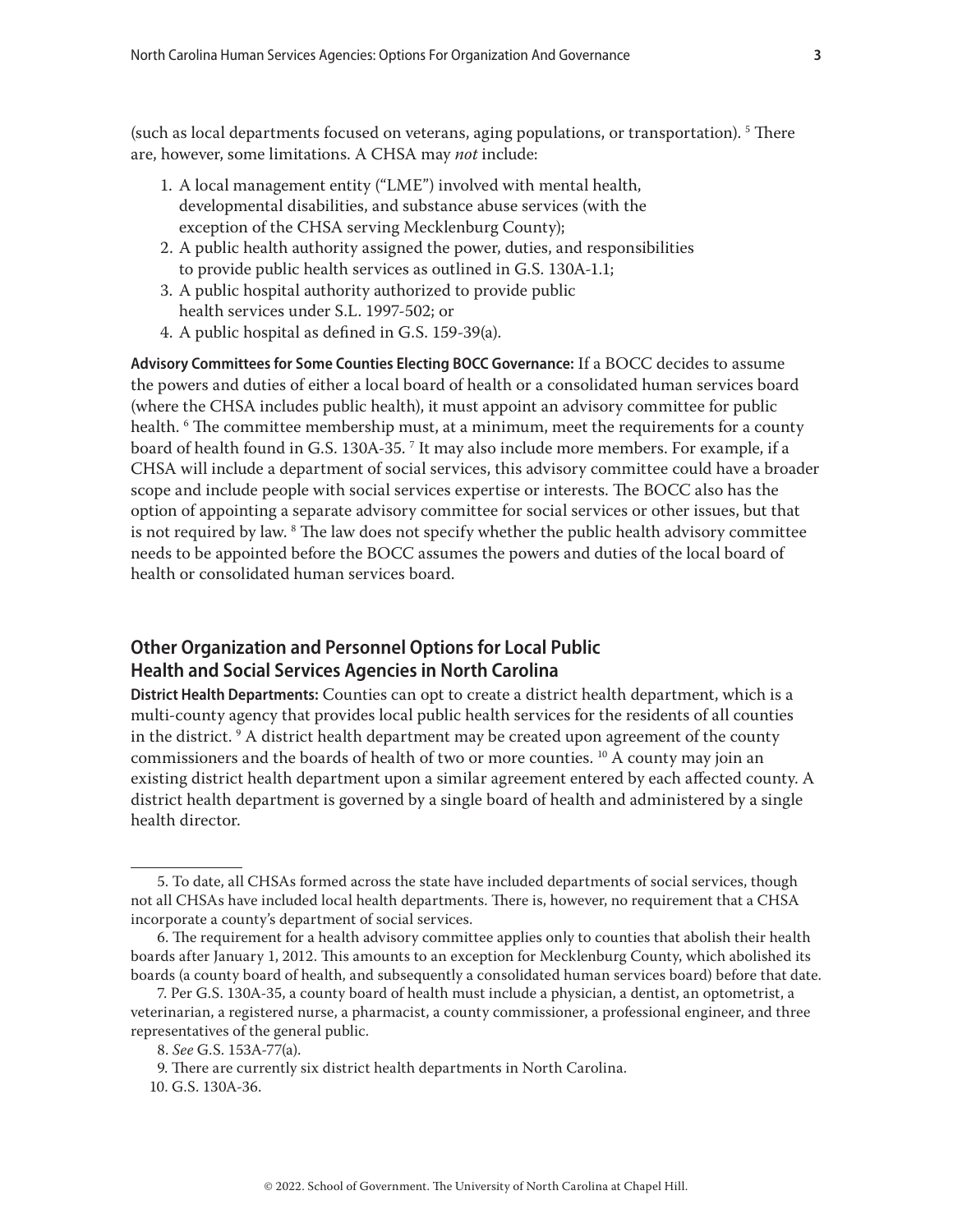**Public Health Authorities:** Counties can opt to create a public health authority (PHA) to provide public health services. A PHA may be organized as either a single county or a multi-county agency. It is a government entity that is independent of the county. To create a single county PHA, both the BOCC and the local board of health must adopt a joint resolution that it is in the interest of the public health and welfare to provide public health services to the community through a PHA.11 To create a multi-county PHA or join an existing PHA, the boards of county commissioners and local boards of health in all participating counties must adopt a similar joint resolution. A PHA, whether single or multi-county, is governed by a PHA board and administered by a PHA director.

Public Hospital Authority: In Cabarrus<sup>12</sup> County, public health services are provided through a "public hospital authority." Special legislation was enacted in 1997 that allowed for this unique arrangement.<sup>13</sup> This option for providing public health services is only available to Cabarrus County.

**Regional Departments of Social Services:** As of March 2019, North Carolina counties have authority to voluntarily join together to create regional departments of social services. <sup>14</sup> To date, no counties have opted to create a regional department of social services. If counties choose to create a regional department, the regional department would be a "public authority," which is a separate legal entity from the counties involved.<sup>15</sup> For example, the regional department would have its own director, governing board, personnel, and budget. The regional department could include all social services programs or just a subset of such programs. For example, the regional department could focus exclusively on adult services (such as adult protective services and guardianship), economic services, child welfare, or child support enforcement. This authority is similar to the authority available to counties to establish district health departments under G.S. 130A-36.

**Shared Director for Social Services Agencies:** North Carolina law authorizes two or more county social services boards to employ one person to serve as the social services director of two or more participating counties. 16 Currently, no one serves as the social services director for two or more counties in North Carolina.

**"Substantially Equivalent" Personnel Systems:** Counties can remove social services and public health employees from certain aspects of SHRA coverage without creating a CHSA. This is accomplished by applying for and receiving a "substantially equivalent" exemption from the Office of State Human Resources ("OSHR"). The SHRA allows the State Human Resources Commission (acting through the OSHR) to determine whether particular elements of a county's personnel management system are "substantially equivalent" to the SHRA. 17 Counties can petition for this designation in five aspects of personnel management: (i) Recruitment, Selection, and Advancement, (ii) Classification/Compensation; (iii) Training; (iv) Employee Relations; and

- 12. G.S. 130A-45.1; G.S. 130A-45.4.
- 13. S.L. 1997-502, Section 12.
- 14. G.S. 108A-15.7 *et seq.*
- 15. G.S. 159-7(b)(10)).
- 16. G.S. 108A-12(b).
- 17. G.S. § 126-11(a); 25 NCAC 1I.2407.

<sup>11.</sup> G.S. 130A-45.02(a).